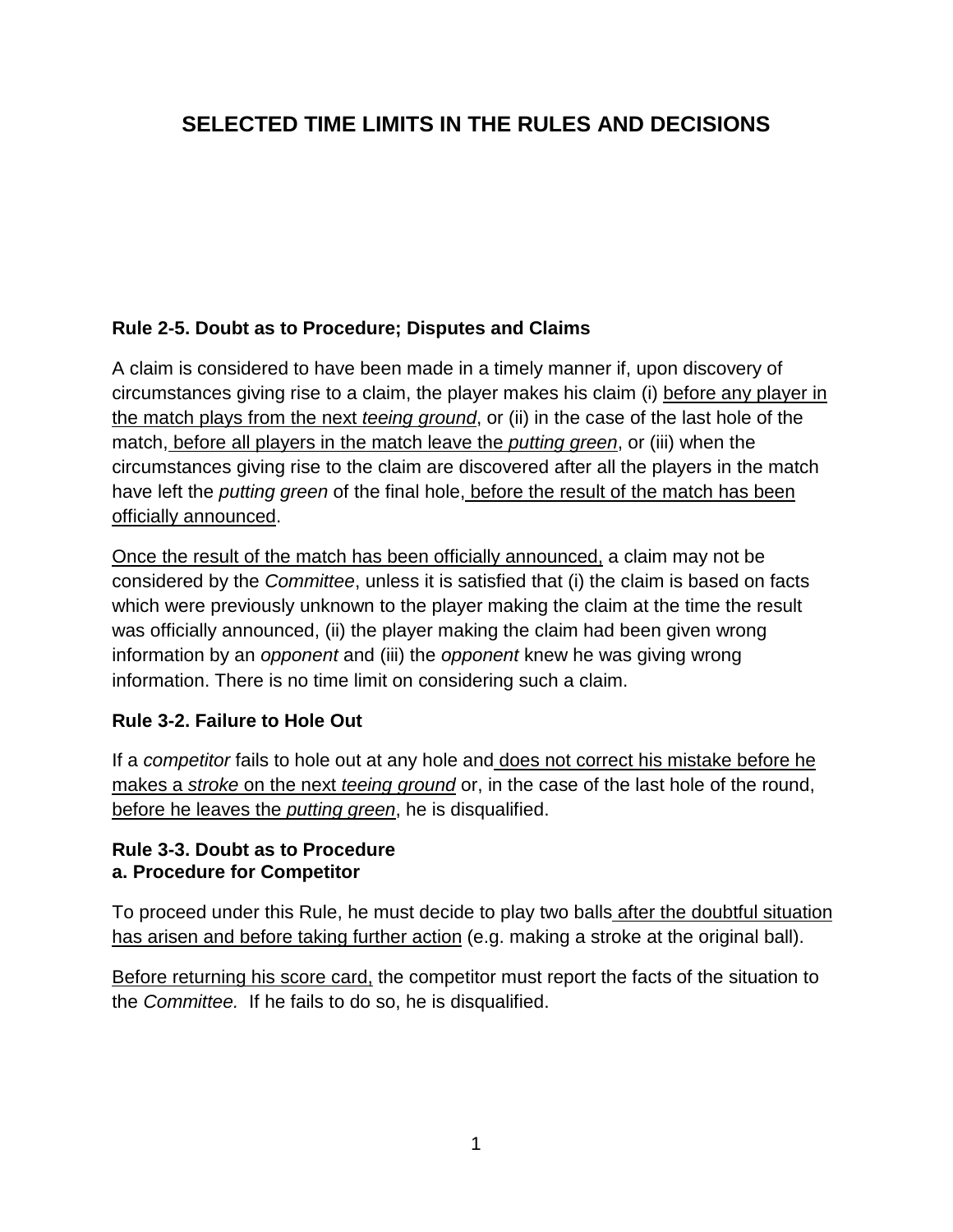#### **Rule 4-1. Form and Make of Clubs**

# **Rule 4-2. Playing Characteristics Changed**

# **[PENALTY STATEMENT]**

\*Any club or clubs carried in breach of Rule 4-1 or 4–2 must be declared out of play by the player to his *opponent* in match play or his *marker* or a f*ellow-competitor* in stroke play immediately upon discovery that a breach has occurred. If the player fails to do so, he is disqualified.

#### **Rule 4-4. Maximum of Fourteen Clubs c. Excess Club Declared Out of Play**

Any club or clubs carried or used in breach of Rule 4-3a(iii) or Rule 4-4 must be declared out of play by the player to his *opponent* in match play or his *marker* or a *fellow-competitor* in stroke play immediately upon discovery that a breach has occurred.

#### **Rule 5-3. Ball Unfit for Play**

Before lifting the ball, the player must announce his intention to his *opponent* in match play or his *marker* or a *fellow-competitor* in stroke play and mark the position of the ball.

Note 1: If the *opponent*, *marker* or *fellow-competitor* wishes to dispute a claim of unfitness, he must do so before the player plays another ball.

#### **Rule 6-2. Handicap a. Match Play**

Before starting a match in a handicap competition, the players should determine from one another their respective handicaps.

#### **b. Stroke Play**

In any round of a handicap competition, the *competitor* must ensure that his handicap is recorded on his score card before it is returned to the *Committee*.

### **Rule 6-6. Scoring in Stroke Play b. Signing and Returning Score Card**

After completion of the round, the *competitor* should check his score for each hole and settle any doubtful points with the *Committee*. He must ensure that the *marker* or *markers* have signed the score card, sign the score card himself and return it to the *Committee* as soon as possible.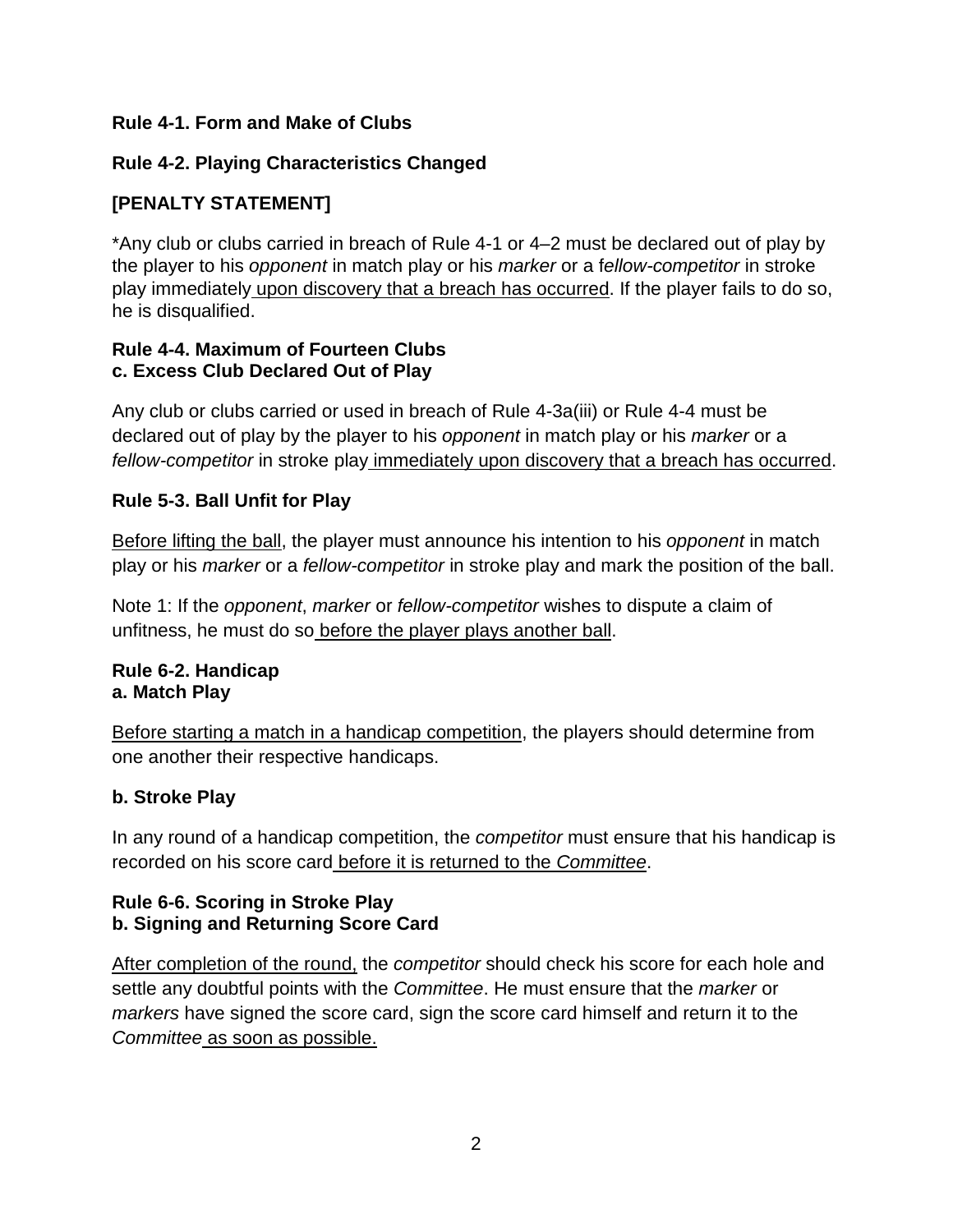### **c. Alteration of Score Card**

No alteration may be made on a score card after the *competitor* has returned it to the *Committee*.

#### **Rule 6-8. Discontinuance of Play; Resumption of Play a. When Permitted**

If the player discontinues play without specific permission from the *Committee*, he must report to the *Committee* as soon as practicable.

### **b. Procedure When Play Suspended by Committee**

If they have started play of a hole, they may discontinue play immediately or continue play of the hole, provided they do so without delay. In any case, play must be discontinued after the hole is completed.

#### **Rule 8-2. Indicating Line of Play a. Other Than on Putting Green**

Any mark placed by the player or with his knowledge to indicate the line must be removed before the *stroke* is made.

#### **b. On the Putting Green**

When the player's ball is on the *putting green*, the player, his *partner* or either of their *caddies* may, before but not during the *stroke*, point out a line for putting.

#### **Rule 9-2. Match Play**

#### **b. Wrong Information**

A player is deemed to have given wrong information if he:

(i) fails to inform his *opponent* as soon as practicable that he has incurred a penalty, unless (a) he was obviously proceeding under a *Rule* involving a penalty and this was observed by his *opponent*, or (b) he corrects the mistake before his *opponent* makes his next *stroke*; or

(ii) gives incorrect information during play of a hole regarding the number of *strokes*  taken and does not correct the mistake before his *opponent* makes his next *stroke*; or

(iii) gives incorrect information regarding the number of *strokes* taken to complete a hole and this affects the *opponent's* understanding of the result of the hole, unless he corrects the mistake before any player makes a *stroke* from the next *teeing ground* or, in the case of the last hole of the match, before all players leave the *putting green*.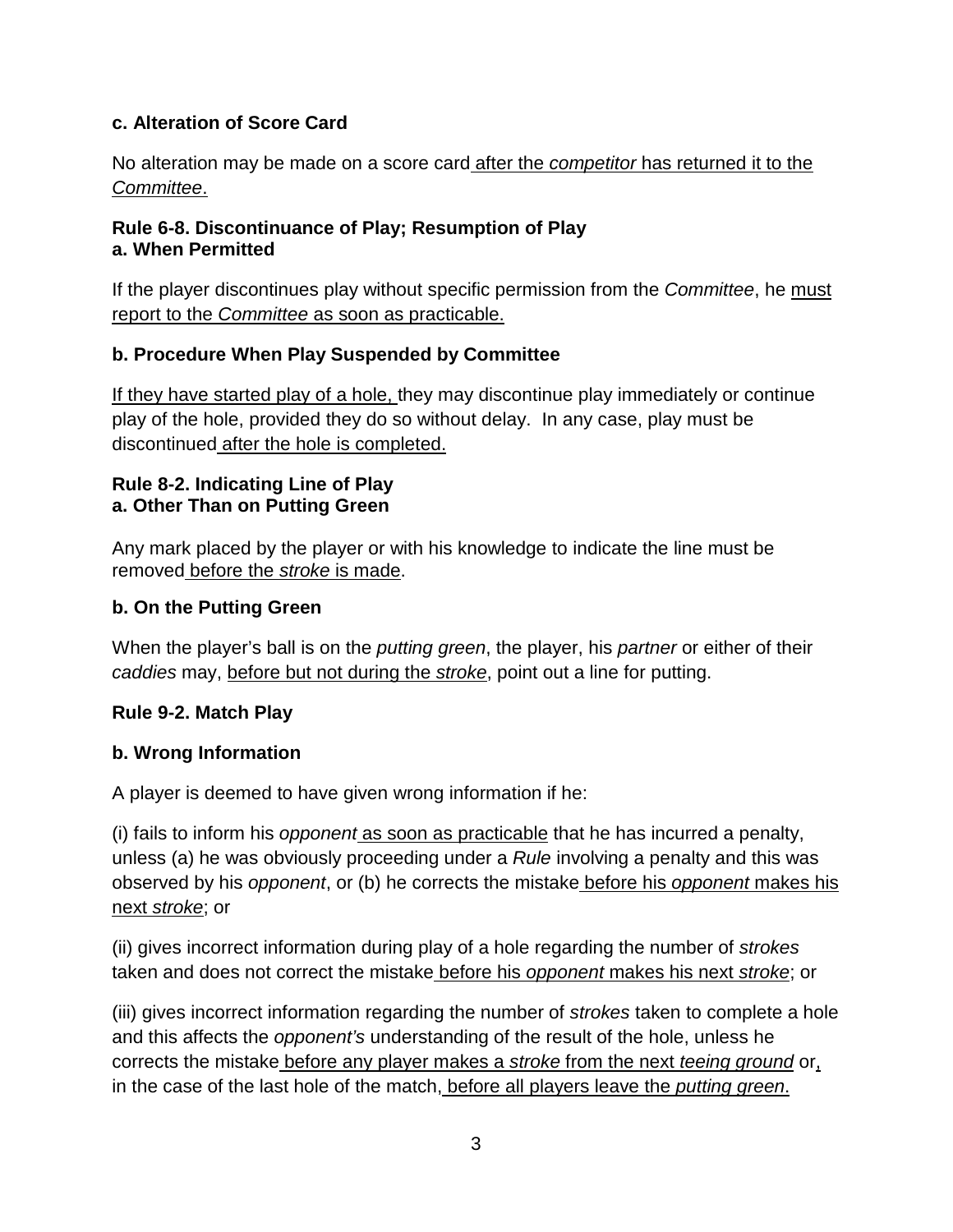#### **Rule 10-1. Match Play c. Playing Out of Turn**

If a player plays when his *opponent* should have played, there is no penalty, but the *opponent* may immediately require the player to cancel the *stroke* so made and, in correct order, play a ball as nearly as possible at the spot from which the original ball was last played (see Rule 20-5).

### **Rule 11-2. Tee-Markers**

Before a player makes his first *stroke* with any ball on the *teeing ground* of the hole being played, the tee-markers are deemed to be fixed.

#### **Rule 11-4. Playing from Outside Teeing Ground a. Match Play**

If a player, when starting a hole, plays a ball from outside the *teeing ground*, there is no penalty, but the *opponent* may immediately require the player to cancel the *stroke* and play a ball from within the *teeing ground*.

# **b. Stroke Play**

If the *competitor* makes a *stroke* from the next *teeing ground* without first correcting his mistake or, in the case of the last hole of the round, leaves the *putting green* without first declaring his intention to correct his mistake, he is disqualified.

#### **Rule 12-2. Lifting Ball for Identification**

Before lifting the ball, the player must announce his intention to his *opponent* in match play or his *marker* or a *fellow-competitor* in stroke play.

# **Rule 13-4. Ball in Hazard ; Prohibited Actions**

Except as provided in the *Rules*, before making a *stroke* at a ball that is in a *hazard*  (whether a *bunker* or a *water hazard*) or that, having been lifted from a *hazard*, may be dropped or placed in the *hazard*, the player must not:

- **a.** Test the condition of the *hazard* or any similar *hazard*;
- **b.** Touch the ground in the *hazard* or water in the *water hazard* with his hand or a club; or
- **c.** Touch or move a *loose impediment* lying in or touching the *hazard*.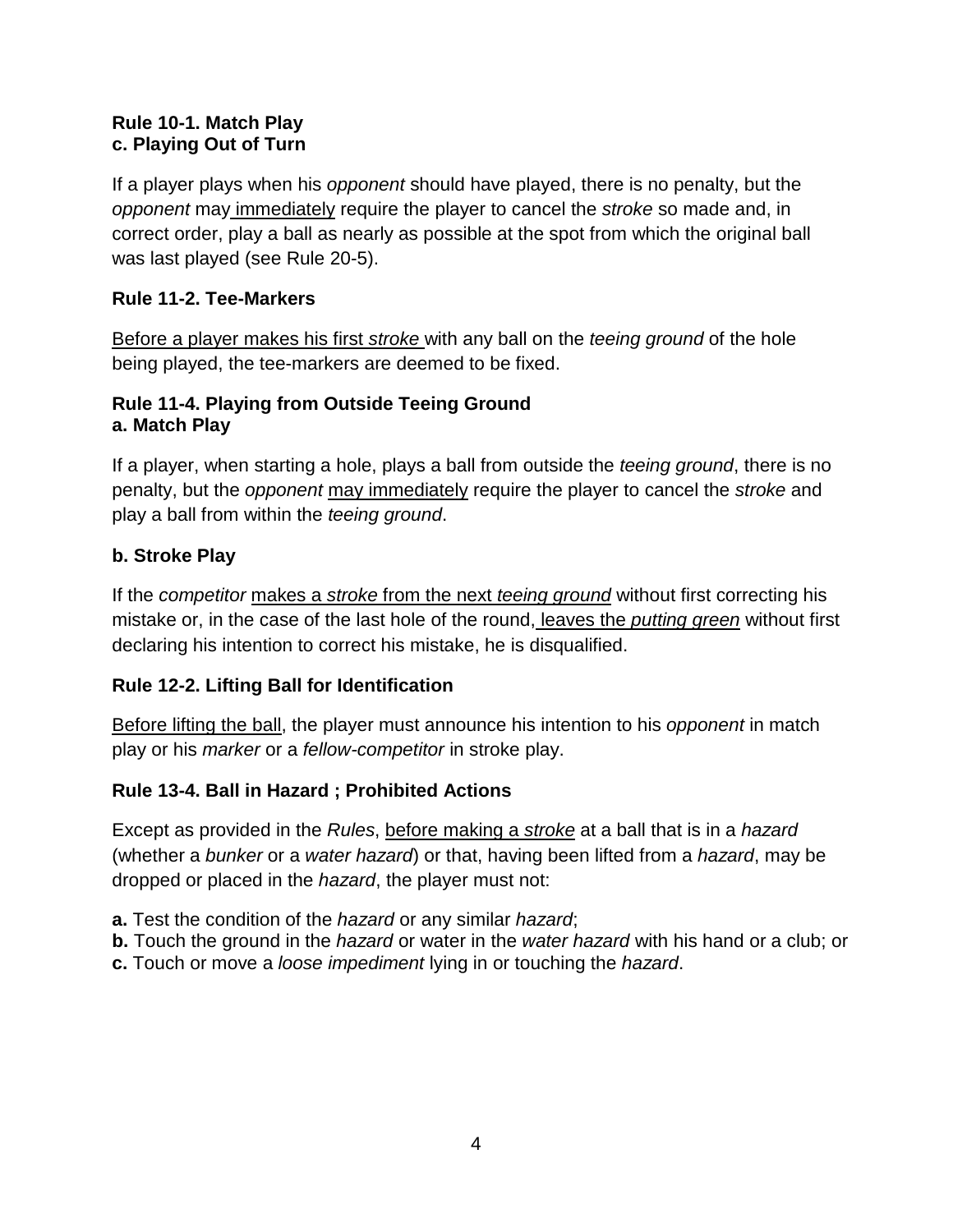### **Rule 14-5. Playing Moving Ball**

When the ball begins to *move* only after the player has begun the *stroke* or the backward movement of his club for the *stroke*, he incurs no penalty under this Rule for playing a moving ball.

#### **Rule 15-3. Wrong Ball b. Stroke Play**

If he fails to correct his mistake before making a *stroke* on the next *teeing ground* or, in the case of the last hole of the round, fails to declare his intention to correct his mistake before leaving the *putting green*, he is disqualified.

### **Rule 16-2. Ball Overhanging Hole**

When any part of the ball overhangs the lip of the *hole*, the player is allowed enough time to reach the *hole* without unreasonable delay and an additional ten seconds to determine whether the ball is at rest.

### **Rule 17-1. Flagstick Attended, Removed or Held Up**

Before making a *stroke* from anywhere on the *course*, the player may have the *flagstick*  attended, removed or held up to indicate the position of the *hole*.

# **Rule 18-2. By Player , Partner , Caddie or Equipment**

If the ball is *moved*, it must be replaced, unless the movement of the ball occurs after the player has begun the *stroke* or the backward movement of the club for the *stroke*  and the *stroke* is made.

#### **Rule 19-3. By Opponent, Caddie or Equipment in Match Play**

The player may, before another *stroke* is made by either *side*, cancel the *stroke* and play a ball, without penalty, as nearly as possible at the spot from which the original ball was last played (Rule 20-5) or he may play the ball as it lies.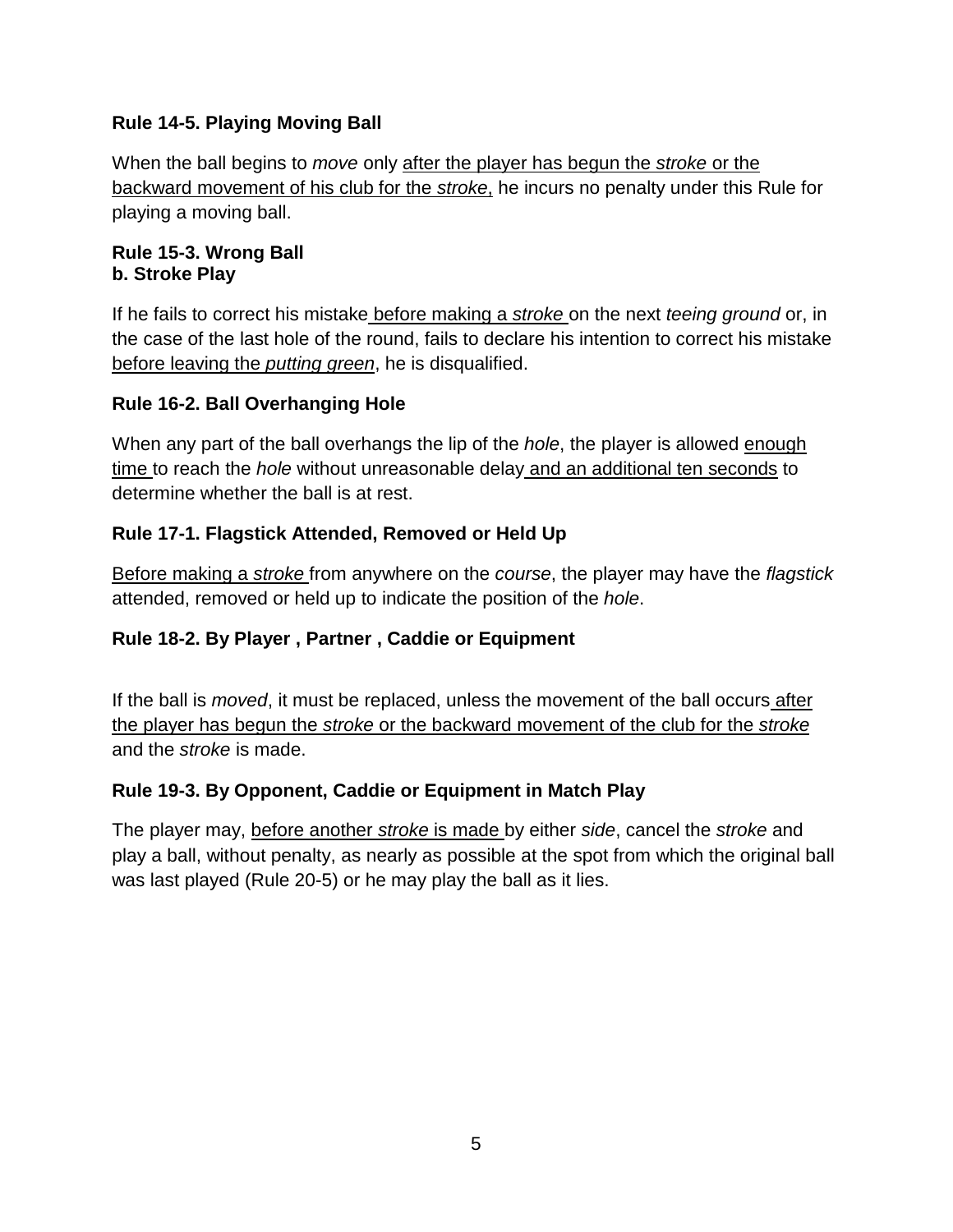#### **Rule 20-7. Playing from Wrong Place c. Stroke Play**

If a *competitor* becomes aware that he has played from a wrong place and believes that he may have committed a serious breach, he must, before making a *stroke* on the next *teeing ground*, play out the hole with a second ball played in accordance with the *Rules*. If the hole being played is the last hole of the round, he must declare, before leaving the *putting green*, that he will play out the hole with a second ball played in accordance with the *Rules*. If the *competitor* has played a second ball, he must report the facts to the *Committee* before returning his score card; if he fails to do so, he is disqualified.

# **Rule 27-2. Provisional Ball a. Procedure**

The player must inform his *opponent* in match play or his *marker* or a *fellow-competitor*  in stroke play that he intends to play a *provisional ball*, and he must play it before he or his *partner* goes forward to search for the original ball.

# **Rule 29-3. Stroke Play**

If the *side* makes a *stroke* on the next *teeing ground* without first correcting the error or, in the case of the last hole of the round, leaves the *putting green* without declaring its intention to correct the error, the *side* is disqualified.

# **Rule 30-2. Three-Ball Match Play b. Ball Deflected or Stopped by an Opponent Accidentally**

In his match with that *opponent* the player may, before another *stroke* is made by either *side*, cancel the *stroke* and play a ball, without penalty, as nearly as possible at the spot from which the original ball was last played (see Rule 20-5) or he may play the ball as it lies.

#### **Rule 32. Bogey, par and Stableford competitions 32-1. Conditions a. Bogey and Par Competitions**

**Note 1:** The *competitor* is responsible for reporting the facts regarding such a breach to the *Committee* before he returns his score card so that the *Committee* may apply the penalty. If the *competitor* fails to report his breach to the *Committee*, he is disqualified.

# **b. Stableford Competitions**

**Note 1:** If a *competitor* is in breach of a *Rule* for which there is a maximum penalty per round, he must report the facts to the *Committee* before returning his score card; if he fails to do so, he is disqualified.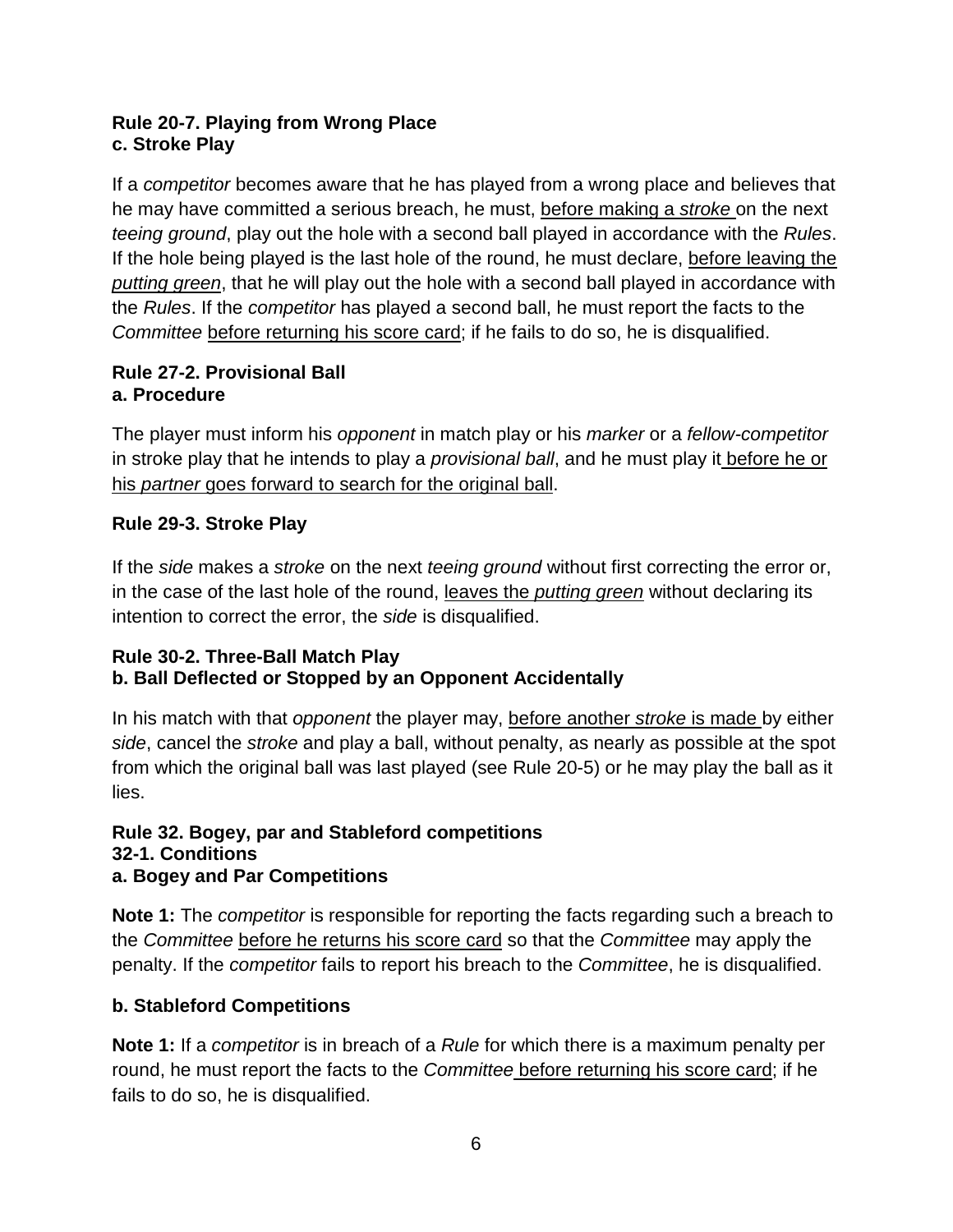#### **Rule 33-1 Conditions; Waiving Rule**

The number of holes of a stipulated round must not be reduced once play has commenced for that round.

#### **Rule 34-1. Claims and Penalties b. Stroke Play**

In stroke play, a penalty must not be rescinded, modified or imposed after the competition has closed. A competition is closed when the result has been officially announced or, in stroke play qualifying followed by match play, when the player has teed off in his first match.

**Exceptions:** A penalty of disqualification must be imposed after the competition has closed if a *competitor*:

(i) was in breach of Rule 1-3 (Agreement to Waive Rules); or

(ii) returned a score card on which he had recorded a handicap that, before the competition closed, he knew was higher than that to which he was entitled, and this affected the number of strokes received (Rule 6-2b); or

(iii) returned a score for any hole lower than actually taken (Rule 6-6d) for any reason other than failure to include one or more penalty strokes that, before the competition closed, he did not know he had incurred; or

(iv) knew, before the competition closed, that he had been in breach of any other *Rule*  for which the penalty is disqualification.

# **Decision 15/10. Ball Thrown into Bounds by Outside Agency and Played; Neither Player Nor His Caddie Aware of Action of Outside Agency**

[in match play]

If the player learns of the actions of the outside agency after playing the wrong ball, but before the opponent makes another stroke or takes some action (e.g., picks up or concedes the player's next stroke) that the opponent might not have taken if the wrong ball had not been played, then the player must correct his mistake and proceed correctly. If the player learns of the mistake later than this, he must proceed with the wrong ball without penalty and the score with the wrong ball must count.

[in stroke play]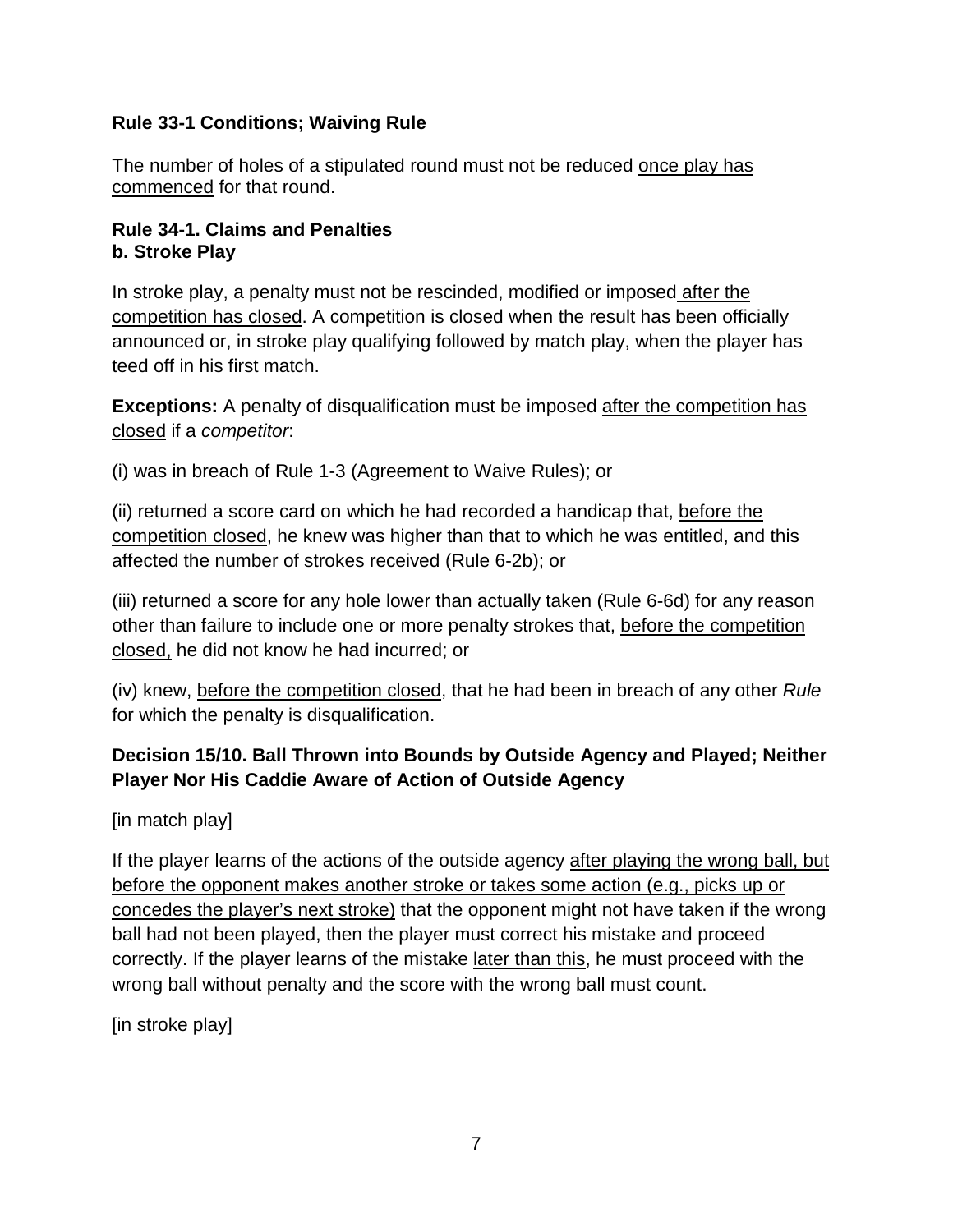If the player discovers before playing from the next teeing ground that the original ball was out of bounds, he must go back and proceed under Rule 27-1. If the discovery is not made until later than this, the score with the wrong ball stands.

# **Decision 15-3b/3. Fellow-Competitor Lifts Competitor's Ball and Sets It Aside; Competitor Plays Ball from Where Set Aside**

[in stroke play]

If he became aware of the mistake before playing from the next tee, he was required to replace his ball on the correct spot, without penalty, and complete the hole. If he learned of the mistake after playing from the next tee, the score with the wrong ball would stand.

# **Decision 30-1/1. Side Plays Out of Turn from Tee; Opponents Require One Member of Side to Replay but Not Other**

**A.** Rule 10-1c states in part: "…the opponent may immediately require the player to cancel the stroke so made…" In this context, "immediately" means before anyone else plays.

### **Decision 34-2/5. Referee Reverses Ruling Made at Last Hole of Match after Players Leave Putting Green**

[in match play]

As the result of the match had not been officially announced and neither player had made any further strokes, the referee was correct in reversing his ruling.

# **Decision 34-2/6. Referee Reverses Ruling After Player Subsequently Plays a Ball**

[in match play, referee rules incorrectly that a player loses the hole; players walk off the putting green without disputing the ruling and play from the nest tee]

If, after a referee has given a ruling, either player makes a stroke on the hole or, in circumstances where no more strokes are made on the hole, either player makes a stroke from the next teeing ground, the referee may not reverse his ruling. If the referee becomes aware of his error prior to a player making a stroke or, in circumstances where no more strokes are made on the hole, either player making a stroke from the next teeing ground, in equity (Rule 1-4), the referee must correct the error.

# **Decision 34-2/7. Correction of Incorrect Ruling by Referee in Match Play**

[in match play, after incorrect ruling by referee, both players lift their balls and walk to the next tee]